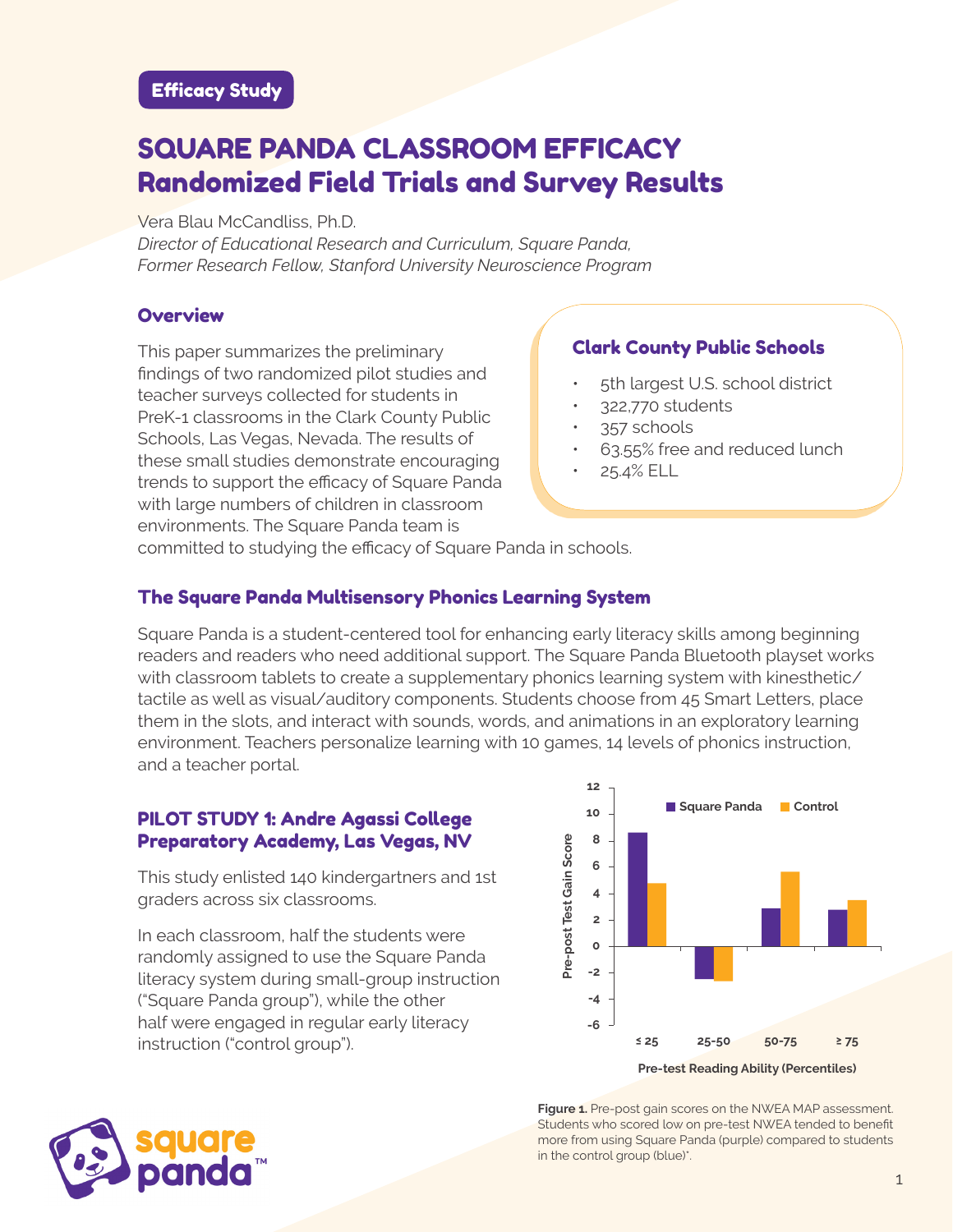Students participated in these activities for 30 minutes a day for four weeks under the supervision of the classroom teacher. Teachers ensured that students were on task and provided technical assistance when needed but no instruction.

Students in the Square Panda group utilized the Square Panda Lagoon, Bowling, Bubbles, and Letterlab games. The NWEA MAP (Northwest Evaluation Association, Measures of Academic Progress) standardized assessment was administered by school staff just before the start of the Square Panda trial and immediately after as part of the school's own quarterly assessment routine.

The research was based on two central hypotheses:

- Students in the Square Panda group would show greater improvements in literacy skills than the control group over the training period, after equating for time-on-task.
- Within the Square Panda group, pre-post gains would be mediated by the pre-test literacy scores. Students scoring at the lower end of the distribution would show larger pre-post literacy gains than those scoring at the upper end of the distribution.

Although the Square Panda group as a whole demonstrated improvements comparable to the control group on the NWEA MAP assessment, students who performed below the 25th percentile on the pre-test NWAE MAP tended to benefit more from using the Square Panda system (Figure 1). Within the group of lower-performing students, the Square Panda group gained 8.63 points while the control group gained an average of 4.77 points, or an additional 3.84 points (a nearly 80% increase).

An uncorrected post-hoc test of this effect revealed a significant result (a =  $5\%$ , t ( $33$ ) = 2.1, p < .035) but must be interpreted with caution. No significant interaction between group and pre-post literacy gains was found. Additional research is needed to specify the effects of Square Panda use for children performing at the lower end of the literacy skill distribution.

Due to the nature of the NWEA assessment, the foundational reading scores could not be broken down further into individual sub-test components. However, the study was able to evaluate how well individual gameplay predicted performance on the NWEA MAP assessment. Prior to the study it was not known whether any of the gameplay variables were significantly related to reading ability.

The results shown in Figure 2 demonstrate a significant correlation (Pearson's R) between the number of real words a student spelled in the Square Panda Lagoon game and his or her recorded performance on the NWEA MAP assessment (R2 = .35,  $p < .003$ ). As can be seen, students who spelled more real words per minute in the game also tended to obtain higher average scores on the NWEA MAP.



Figure 2. Correlation between the number of real words read per min in Square Panda Lagoon for students playing +1h total (y-axis) and the average foundational reading score on the NWEA MAP standardized assessment (x-axis). Each blue dot represents a student.

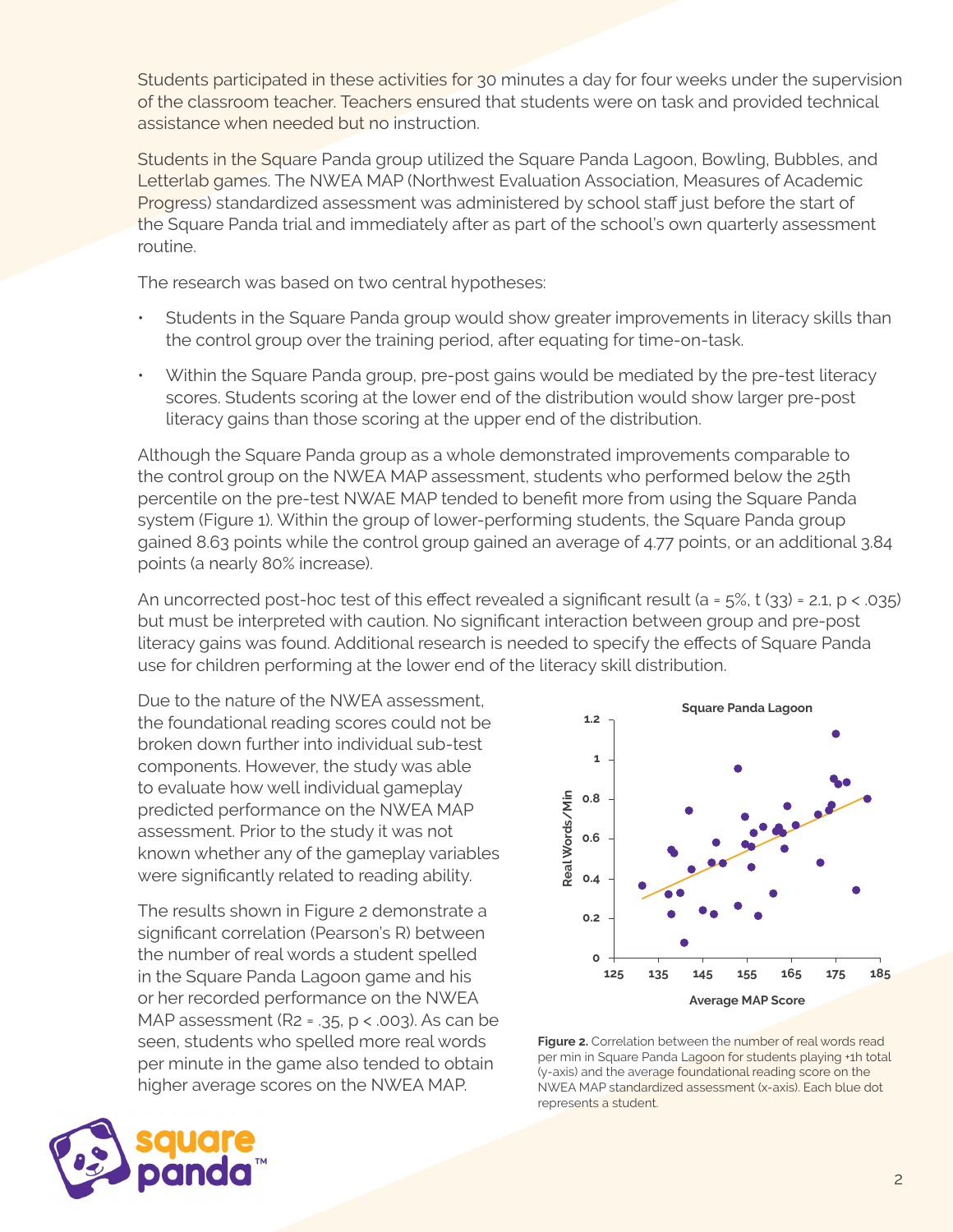This finding suggests that a student's performance on standardized assessment can be predicted purely from Square Panda gameplay. When grades were entered into the model, it was found that this effect was driven by 1st grade student scores more than kindergarten student scores, likely due to kindergartners' limited ability to spell real words independently.

#### PILOT STUDY 2: Gene Ward Elementary School, Las Vegas, NV

This study enlisted 66 PreK students from two classrooms in a Title 1 elementary school. In each classroom, half the students were randomly assigned to Square Panda ("Square Panda group") during small group instruction, while the other half participated in regular small group literacy instruction ("control group"). Students participated in the training for 10 minutes a day four times a week for six weeks under the direct supervision of a substitute teacher.

The Square Panda group used any of the ten Square Panda games depending on ability level, which was defined through a pre-training standardized early reading assessment. The Phonological Awareness Literacy Screening (PALS) standardized



**Figure 3.** Pre-post gain scores on the PALS assessment. Students using Square Panda show consistently higher preto-post test gains. However, only performance on beginning sounds was significantly different between the groups (p<.000).

assessment was administered just before the start and immediately following the end of the six-week study period.

Five subtests of the PALS were administered individually by a trained teacher aid:

- Upper-case letter recognition
- Lower-case letter recognition
- Letter sounds
- Beginning sound awareness
- Rhyme awareness.

As in the previous study, the researchers hypothesized that students in the Square Panda group would show greater improvements in their literacy skills over the training period than the control group after equating for time-on-task. In addition, we hypothesized that the pre-post gains would be mediated by the pretest literacy scores.

A comparison of pre-post assessment gains achieved during the study period revealed that PreK students in the Square Panda group tended to perform better on each of the PALS subtests after training compared to the control group (Figure 3). Pre-post gains were significant between groups for the beginning sound awareness subtest (t (32) = 4.77, p<.000). None of the other sub-tests reached statistical significance.

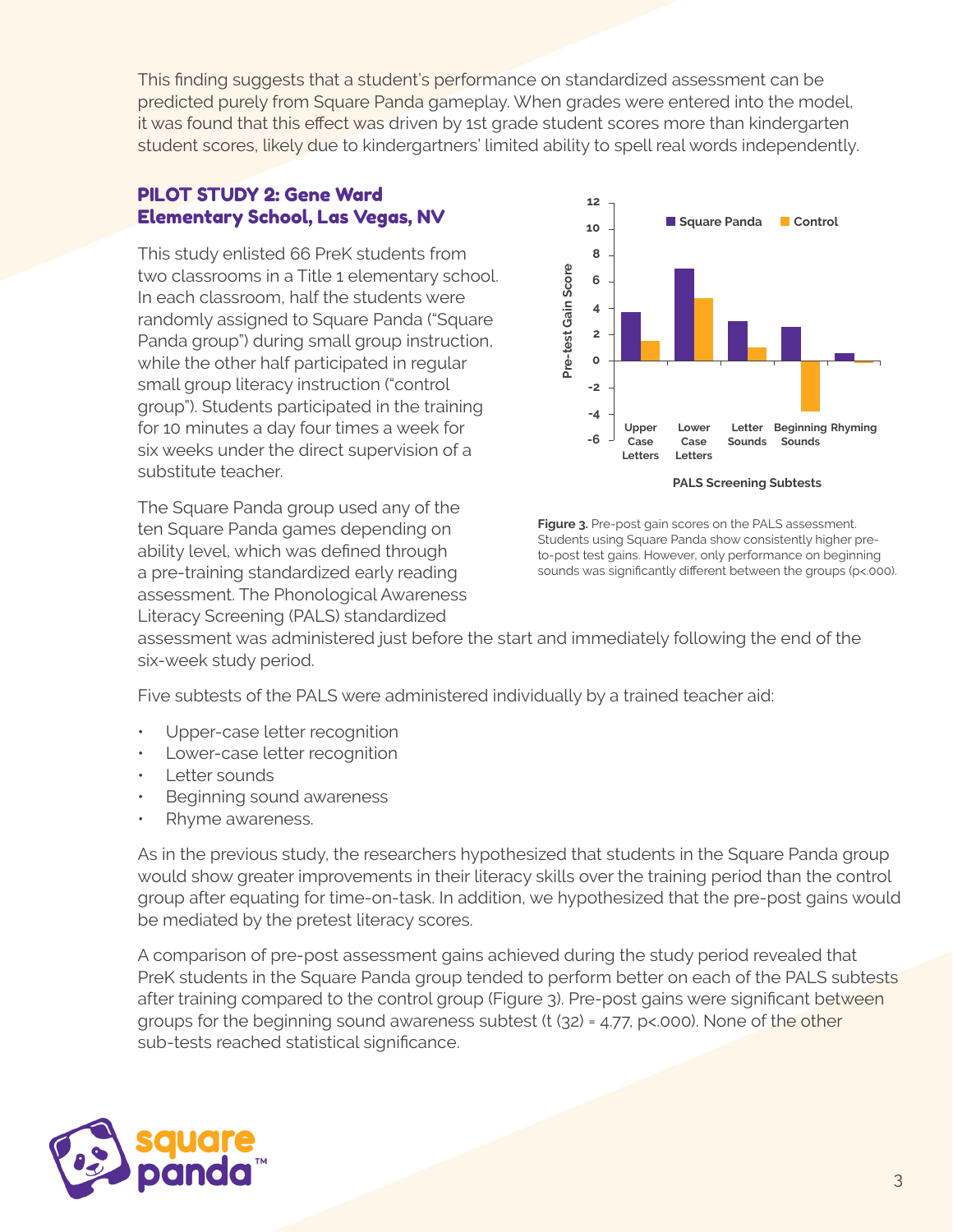When students were divided into strong vs. weak readers (bottom 50% vs. top 50% of performers on the pre-test), a significant interaction was found for the beginning sound task (F(30) = 7.04, p < .05). This effect was driven by larger improvements in the Square Panda versus the control group. In addition, main effects of literacy level were found for both the lower-case letters as well as lettersound subtests, indicating that for those outcome measures weaker readers benefited more from instruction independent of its mode of delivery.

The final analyses looked at only the bottom 50% of performers as determined by the pre-test results, because of the hypothesis that literacy gains made by Square Panda





students may be strongest for those most in need. Among the weak readers, the Square Panda group showed a tendency to outperform the control group on all five PALS subtests (Figure 4). This effect was significant for the beginning sound task  $(t (30) = 6.1, p < 000)$ .

### Teacher Survey Results

For both studies, the researchers collected feedback from teachers in the form of a survey and a semi-structured interview. The overall response was positive. The results below are based on 19 responses from a teacher aid during the training period.